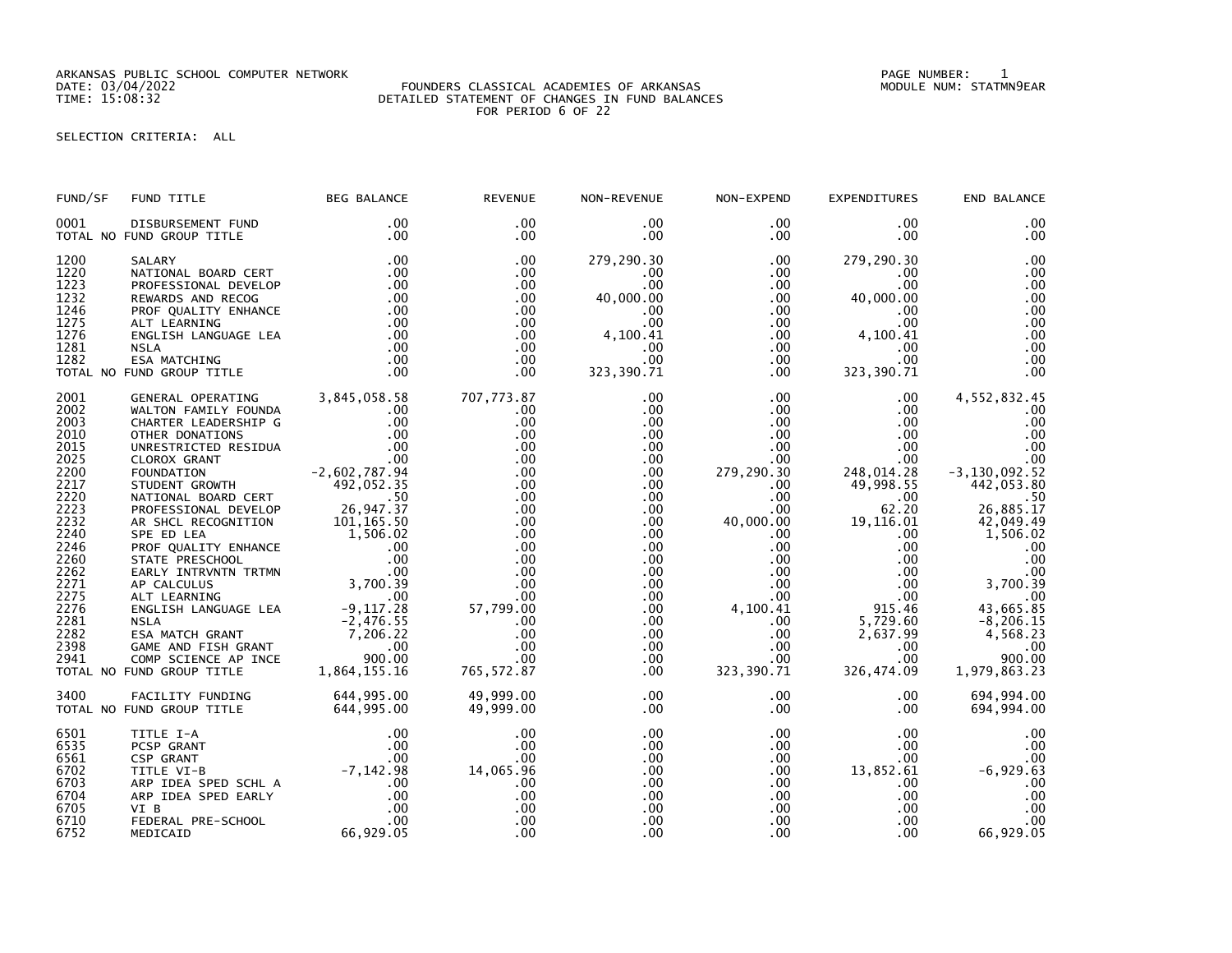ARKANSAS PUBLIC SCHOOL COMPUTER NETWORK PAGE NUMBER: 2

## DATE: 03/04/2022 FOUNDERS CLASSICAL ACADEMIES OF ARKANSAS MODULE NUM: STATMN9EAR TIME: 15:08:32 DETAILED STATEMENT OF CHANGES IN FUND BALANCES FOR PERIOD 6 OF 22

SELECTION CRITERIA: ALL

| FUND/SF                      | FUND TITLE                                                                       | <b>BEG BALANCE</b>             | <b>REVENUE</b>              | NON-REVENUE              | NON-EXPEND                         | <b>EXPENDITURES</b>        | END BALANCE                    |
|------------------------------|----------------------------------------------------------------------------------|--------------------------------|-----------------------------|--------------------------|------------------------------------|----------------------------|--------------------------------|
| 6756<br>6761<br>6774<br>6776 | TITLE II-A<br>TITLE III- PART A EL<br>COVID LEAVE PART 2<br>COVID EMERGENCY LEAV | .00<br>$-867.87$<br>.00<br>.00 | .00<br>552.26<br>.00<br>.00 | .00<br>.00<br>.00<br>.00 | .00<br>$.00 \,$<br>$.00 \,$<br>.00 | .00<br>.00.<br>.00.<br>.00 | .00<br>$-315.61$<br>.00<br>.00 |
| 6780                         | CARES                                                                            | .00                            | .00                         | .00                      | $.00 \,$                           | .00                        | .00                            |
| 6781<br>6786                 | ESSER II<br>TITLE IV                                                             | $-3, 191.03$<br>$-331.57$      | 6,505.02<br>754.20          | .00<br>.00               | .00<br>$.00 \,$                    | 6,505.96<br>845.42         | $-3, 191.97$<br>$-422.79$      |
| 6788                         | COVID SCHOOL MEALS                                                               | .00                            | .00                         | .00                      | .00                                | .00                        | .00                            |
| 6794                         | ESSER II SUPPLEMENTA                                                             | $-5,435.99$                    | 10,913.04                   | .00                      | $.00 \,$                           | 11,046.69                  | $-5,569.64$                    |
|                              | TOTAL FEDERAL GRANTS FUND                                                        | 49,959.61                      | 32,790.48                   | .00                      | $.00 \,$                           | 32,250.68                  | 50,499.41                      |
| 7001                         | ATHLETIC CROSS COUNT                                                             | 745.00                         | 250.00                      | .00                      | $.00 \times$                       | 596.60                     | 398.40                         |
| 7002                         | ATHLETIC BASKETBALL                                                              | $-208.99$                      | 150.00                      | .00                      | $.00 \,$                           | $-813.70$                  | 754.71                         |
| 7003                         | ATHLETIC VOLLEYBALL                                                              | 3,380.87                       | 199.50                      | .00                      | $.00 \,$                           | 106.10                     | 3,474.27                       |
| 7004                         | ATHLETIC TENNIS                                                                  | .00                            | .00                         | .00                      | $.00 \,$                           | .00                        | .00                            |
| 7005                         | ATHLETIC GOLF                                                                    | 632.32                         | .00                         | .00                      | .00                                | .00                        | 632.32                         |
| 7006<br>7007                 | ATHLETIC TRACK                                                                   | 75.00<br>473.80                | .00<br>1,097.00             | .00<br>.00               | .00<br>$.00 \,$                    | $.00 \,$<br>.00            | 75.00<br>1,570.80              |
| 7008                         | CHEER/DANCE<br><b>GENERAL ATHLETICS</b>                                          | 9,377.37                       | 48.00                       | .00                      | .00                                | 45.00                      |                                |
| 7009                         | GATE FEES ATHLETICS                                                              | 3,283.03                       | 1,076.50                    | .00                      | .00                                | 2,330.00                   | 9,380.37<br>2,029.53           |
| 7010                         | AFTERSCHOOL PROGRAM                                                              | 23,439.56                      | 8,832.00                    | .00                      | .00                                | 6,357.80                   | 25,913.76                      |
| 7011                         | UNIFORM ASSISTANCE                                                               | 6,886.65                       | .00                         | .00                      | $.00 \,$                           | .00                        | 6,886.65                       |
| 7012                         | HEALTH                                                                           | 4,259.74                       | .00                         | .00                      | $.00 \,$                           | .00                        | 4,259.74                       |
| 7013                         | WEIGHTLIFTING/PE                                                                 | 148.27                         | .00                         | .00                      | .00 <sub>1</sub>                   | .00                        | 148.27                         |
| 7014                         | LACROSSE                                                                         | 886.40                         | .00                         | .00                      | .00                                | $.00 \,$                   | 886.40                         |
| 7015                         | E-SPORTS                                                                         | $-287.00$                      | .00                         | .00                      | .00                                | $.00 \,$                   | $-287.00$                      |
| 7016                         | RUNNING CLUB                                                                     | 813.80                         | .00                         | .00                      | $.00 \,$                           | $.00 \,$                   | 813.80                         |
| 7018                         | GIRLS BASKETBALL                                                                 | 733.64                         | 300.00                      | .00.                     | .00 <sub>1</sub>                   | .00                        | 1,033.64                       |
| 7019                         | HS CHOIR                                                                         | 657.56                         | 4.51                        | .00                      | .00                                | $.00 \,$                   | 662.07                         |
| 7020                         | MUSIC                                                                            | 1,137.57                       | .00                         | .00                      | $.00 \,$                           | .00.                       | 1,137.57                       |
| 7021<br>7022                 | <b>THEATRE</b>                                                                   | 511.27<br>2,708.88             | 56.00<br>.00                | .00<br>.00               | $.00 \,$<br>$.00 \,$               | 490.00<br>.00              | 77.27<br>2,708.88              |
| 7023                         | <b>ROBOTICS</b><br>STUDENT COUNCIL                                               | 643.28                         | .00                         | .00                      | $.00 \,$                           | $.00 \,$                   | 643.28                         |
| 7024                         | JR STUDENT COUNCIL                                                               | 1,465.23                       | .00                         | .00                      | $.00 \,$                           | $.00 \,$                   | 1,465.23                       |
| 7027                         | VISUAL ARTS HIGH SCH                                                             | 974.62                         | 25.00                       | .00                      | $.00 \,$                           | $.00 \,$                   | 999.62                         |
| 7030                         | <b>YEARBOOK</b>                                                                  | 1,407.54                       | .00                         | .00                      | .00 <sub>1</sub>                   | $.00 \,$                   | 1,407.54                       |
| 7032                         | PROM                                                                             | 1,267.63                       | .00                         | .00                      | .00                                | $.00 \,$                   | 1,267.63                       |
| 7033                         | LIBRARY                                                                          | 1,857.49                       | .00                         | .00                      | $.00 \,$                           | $.00 \,$                   | 1,857.49                       |
| 7034                         | SCHOLARSHIP                                                                      | 262.76                         | .00                         | .00                      | .00                                | .00                        | 262.76                         |
| 7035                         | FIELD TRIP                                                                       | 137.01                         | .00                         | .00                      | $.00 \,$                           | .00                        | 137.01                         |
| 7036                         | CHESS CLUB                                                                       | 97.19                          | .00                         | .00                      | .00                                | .00                        | 97.19                          |
| 7037                         | OUTDOOR CLUB                                                                     | 80.90                          | .00                         | .00                      | .00                                | .00.                       | 80.90                          |
| 7119                         | JR HIGH CHOIR                                                                    | 82.48                          | .00                         | .00                      | .00                                | .00.                       | 82.48                          |
| 7215                         |                                                                                  | 184.00                         | .00                         | .00                      | .00                                | $.00 \,$                   | 184.00                         |
| 7810                         | UPPER SCHOOL ACTIVIT                                                             | 115.03                         | .00                         | .00                      | $.00 \,$                           | .00                        | 115.03                         |
| 7860<br>7861                 | SENIOR TRIP<br>SENIOR CLASS 2022                                                 | .00<br>38.37                   | .00<br>.00                  | .00<br>.00               | .00<br>$.00 \,$                    | .00<br>$.00 \,$            | $.00$<br>38.37                 |
| 7870                         | NWACA GEN ACTIVITY                                                               | 38, 167.22                     |                             | .00                      | .00                                | 5,110.80                   |                                |
| 7871                         | TEACHER APPRECIATION                                                             | 642.45                         | 42, 381.55<br>549.70        | .00                      | $.00 \,$                           | .00                        | 75, 437.97<br>1, 192.15        |
| 7880                         | ENRICHMENT                                                                       | 949.60                         | .00                         | .00                      | .00                                | 12.00                      | 937.60                         |